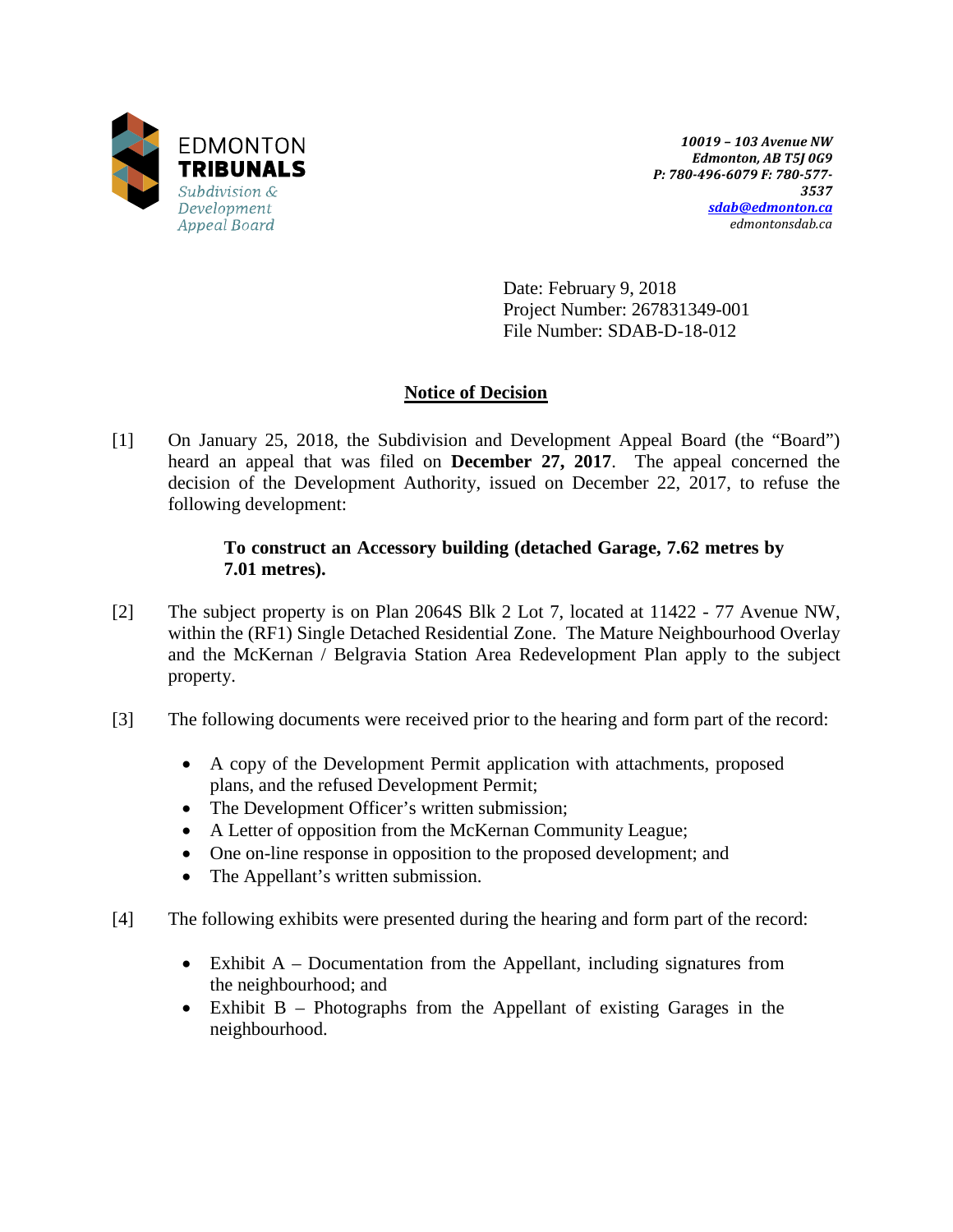#### **Preliminary Matters**

- [5] At the outset of the appeal hearing, the Presiding Officer confirmed with the parties in attendance that there was no opposition to the composition of the panel.
- [6] The Presiding Officer outlined how the hearing would be conducted, including the order of appearance of parties, and no opposition was noted.
- [7] The appeal was filed on time, in accordance with section 686 of the *Municipal Government Act*, RSA 2000, c M-26.

#### **Summary of Hearing**

- *i) Position of the Appellant, Mr. H. Lotzgeselle, representing Rosecrest Homes Ltd. and the property owner, Dr. B. Fairbanks:*
- [8] A height variance is required to construct a steeper roof pitch that will match the architectural style of the house. In their opinion, constructing a roofline that does not match the house roofline will not be aesthetically pleasing.
- [9] The proposed triple car garage with a drive through provision will provide adequate parking for the residents of both the house and the basement suite. Dr. Fairbanks has eight children and tenants that live in the principal dwelling and the basement suite.
- [10] The proposed garage is narrow in width and will only accommodate three small vehicles. In order to provide some storage and interior circulation, the depth of the garage will be extended, which has led to the site coverage variance.
- [11] Dr. Fairbanks discussed the proposed development with his neighbours and received numerous signatures of support, marked *Exhibit A*.
- [12] The Presiding Officer noted that the information regarding the variances outlined in the letter circulated to the neighbours was incorrect. Neighbours were informed that the height to the midpoint exceeded the maximum allowable height by 0.4 metres when it is actually 0.9 metres and that the highest point of the roof is 0.6 metres when it is actually 1.2 metres. The Presiding Officer further noted that the two site coverage variances were not outlined in the letter.
- [13] Dr. Fairbanks advised the Board that the letter was composed using information regarding the variances that was provided to him by his builder. He was not aware that a variance was required in the site coverage requirements.
- [14] Mr. Lotzgeselle advised that he did not have a copy of the e-mail that he received from the Development Officer that contained information about the variances. It was possible that he misread the refusal. Dr. Fairbanks prepared the letter based on the information that he provided to him.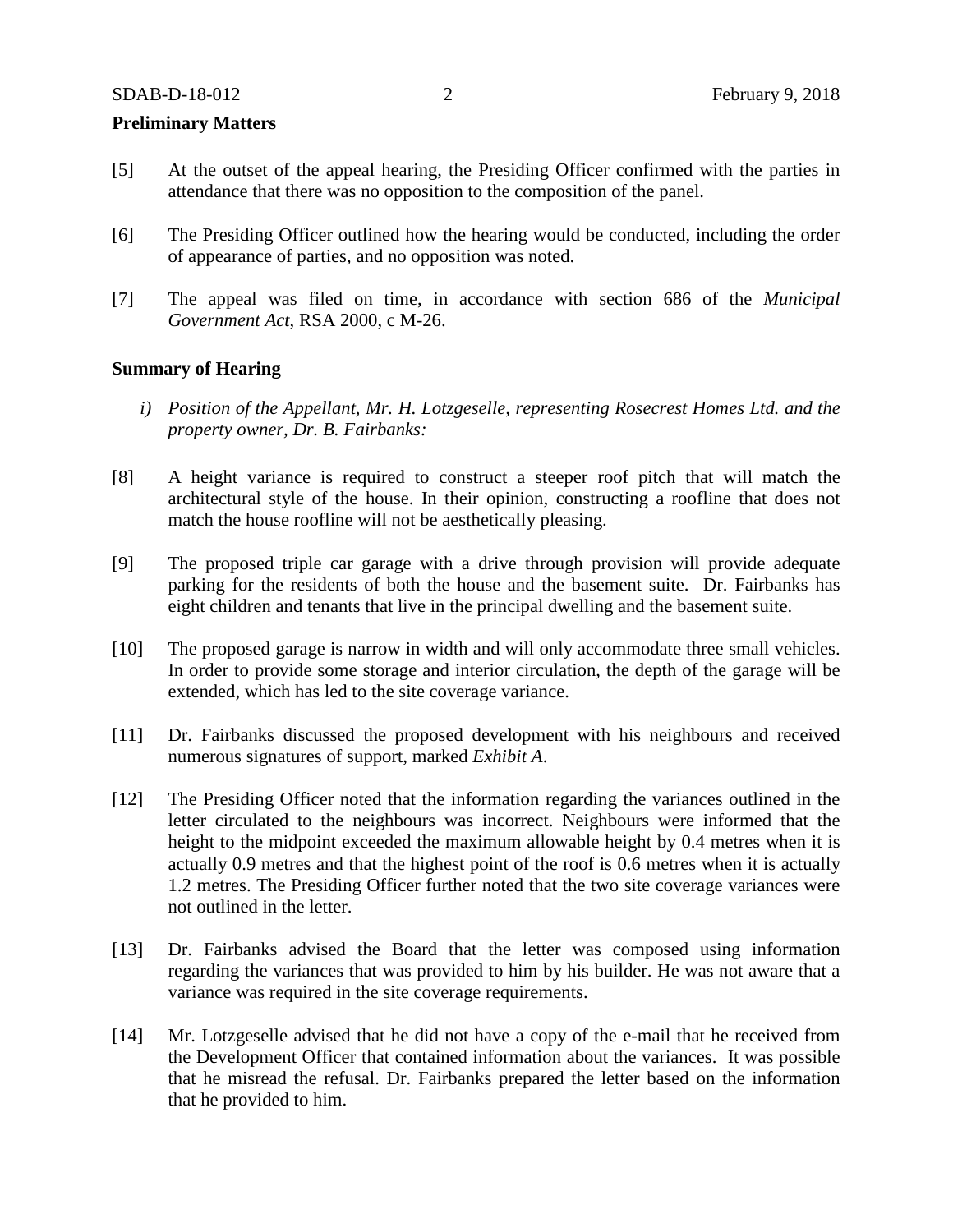- [15] Photographs of other over height garages in the neighbourhood were submitted as *Exhibit B*. Two of the garages are located on the same lane. Exact measurements could not be established; however, they appear to be visually as high, if not higher than the proposed garage. It is quite possible that these garages were built prior to the implementation of the Mature Neighbourhood Overlay.
- [16] In their opinion, the excess of one percent in the site coverage requirement is minimal. Reducing the depth of the garage to comply with the site coverage requirement will not provide any storage space on the main floor and will only accommodate ladder access to the proposed attic space.
- [17] Mr. Lotzgeselle expressed the opinion that, based on his construction experience over the past 35 years, the excess in height with the proposed dormers will not create undue massing. The proposed dormers will provide light to the attic space as well as adequate standing room. In his opinion, constructing the garage with a reduced slope would not be architecturally pleasing.
- [18] The proposed plans were not reviewed with the neighbours during the consultation process. However, one neighbour inquired about the size of the garage and another neighbour asked how far the garage would be located from the alley.
- [19] Several Development Officers advised them that they could approve minor variances, excluding height regulations.
- [20] In Dr. Fairbanks' opinion, the proposed development will be an asset to the neighbourhood and will contribute to City Council's desire to develop higher density housing close to the LRT. Some of his neighbours have been contacted by the City regarding the possibility of rezoning their properties to accommodate higher density housing close to the LRT.
- [21] Dr. Fairbanks and Mr. Lotzgeselle provided the following information in response to questions from the Board:
	- a) When the application was originally made, the regulations required the provision of four on-site parking spaces for the principal dwelling and the secondary suite. Four parking spaces will also help meet the needs of this large family.
	- b) All the closest neighbours have provided support for the proposed development and are contemplating similar developments in the future.
	- c) The principal dwelling does not exceed the maximum allowable height requirements.
	- d) They acknowledged the non-support of the McKernan Community League. However, the proposed design with the required variances is a matter of function and purpose.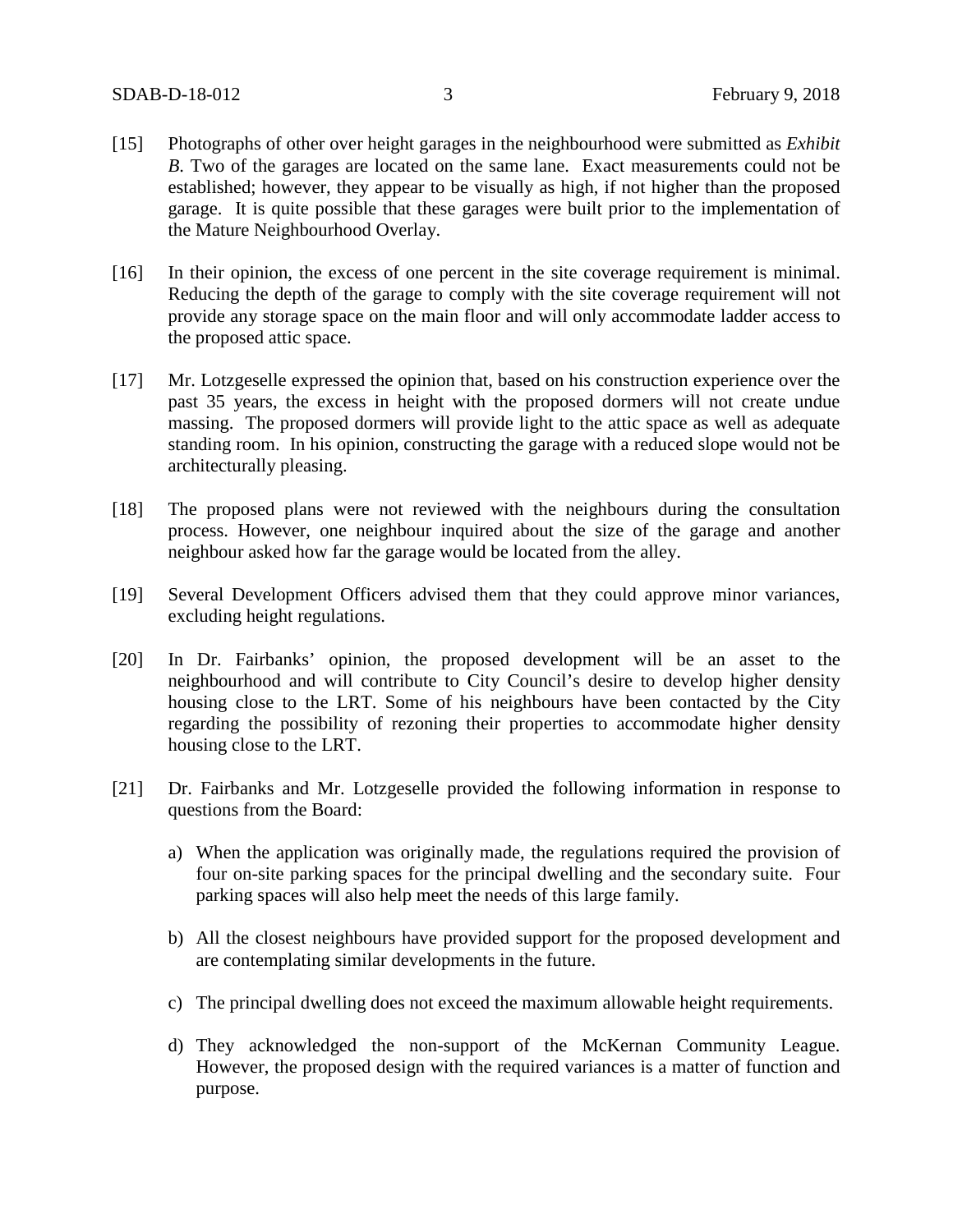- e) A garage located on the same alley received a height variance recently and an abutting neighbour is planning to build a similar garage.
- f) If the garage was reduced to two parking spaces, a height variance would still be required in order to match the roof pitch of the house.
- g) They could not confirm whether or not any of the over height garages that were referenced include living space.
- h) It was always their intent to construct the garage after the house was finished in order to provide construction space on the lot. They were aware that a height variance would be required for the garage.
- *ii) Position of an Affected Property Owner, Mr. R. Heath:*
- [22] Mr. Heath questioned why the house and the garage were not designed at the same time. However, he does not object to the proposed garage if none of the closer neighbours object.
- [23] In response to a question, Mr. Heath indicated that the proposed garage would likely only be visible from the front street if you look between the houses.
	- *iii) Position of the Development Authority, Mr. B. Liang*
- [24] Mr. Liang provided a written submission and did not attend the hearing.
	- *iv) Rebuttal of the Appellant, Mr. H. Lotzgeselle and Dr. B. Fairbanks*
- [25] In Mr. Lotzgeselle's opinion, the view of the garage from the front street will be very limited because the houses are separated by only eight feet and there are existing fences and mature vegetation that provides screening.

### **Decision**

[26] The appeal is **DENIED** and the decision of the Development Authority is **CONFIRMED**. The development is **REFUSED**.

### **Reasons for Decision**

[27] Single Detached Housing is a Permitted Use in the (RF1) Single Detached Residential Zone. The proposed detached Garage is Accessory to a Permitted Use in the Zone and is, therefore, a Permitted Use (Section 50.1(2) *Edmonton Zoning Bylaw*).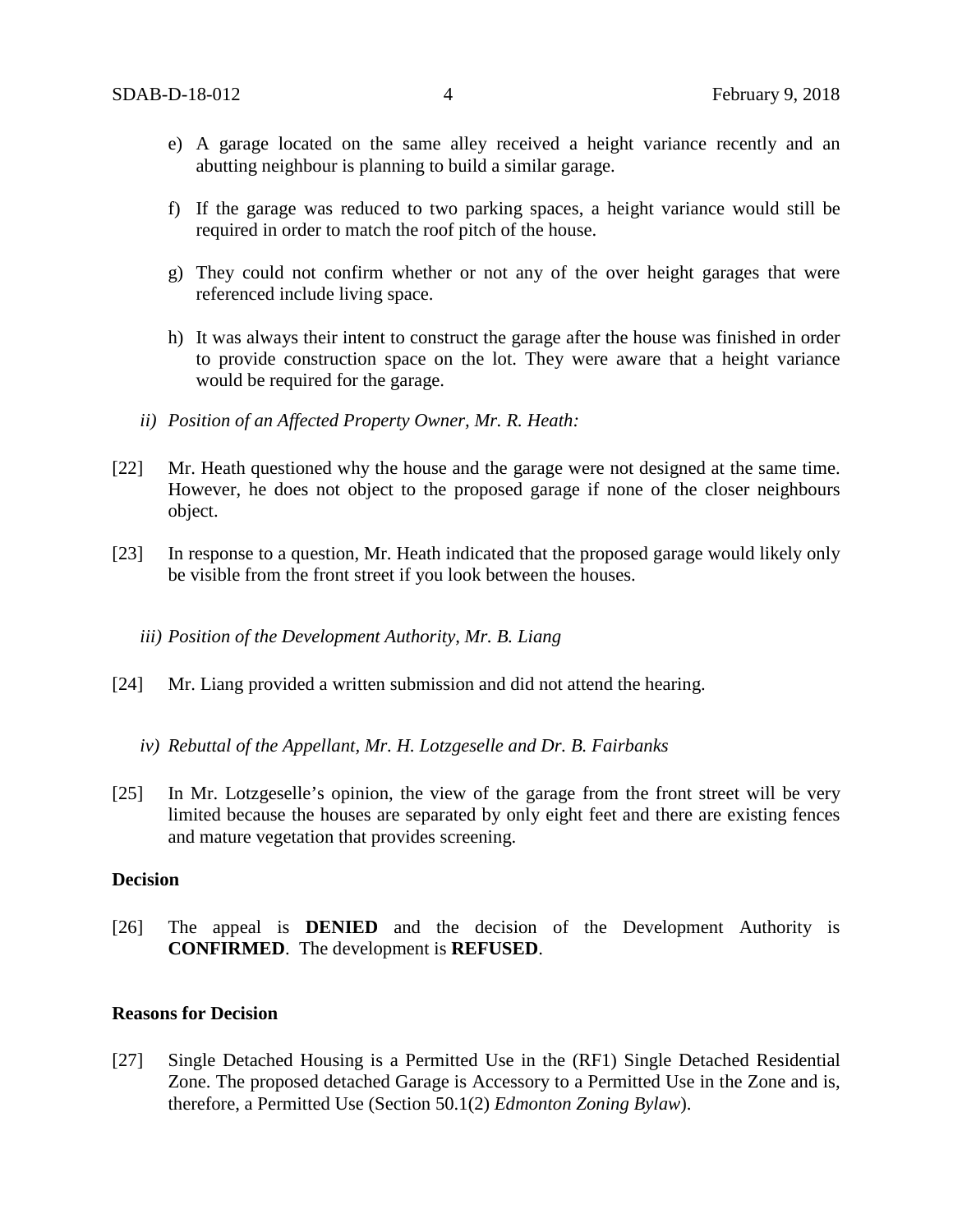- [28] The proposed Accessory Building (detached Garage) requires a total of four variances.
	- a. Section 50.3(3)(a) states "an Accessory building or structure shall not exceed 4.3 metres in Height, […]".

The Development Officer determined that the Height to the midpoint of the roof is 5.2 metres which exceeds the maximum allowable Height by 0.9 metres.

b. Section 50.2(c) states that "where the maximum Height as determined by Section 52.1 is measured to the midpoint, the ridge line of the roof shall not extend more than 1.5 metres above the maximum permitted building Height of the Zone or overlay."

The Development Officer determined that the maximum allowable Height to the ridge line is 5.8 metres. The Height of the proposed Accessory Building when measured from Grade to ridge line is 7.0 metres, exceeding the maximum allowed by 1.2 metres.

The Accessory Building was designed to include a roof pitch that matches the design of the Single Detached House and to provide additional storage space above the Garage which resulted in the variances required for the maximum allowable Height to roof midpoint and ridge line.

c. Section 50.3(4) states "the Site Coverage of Accessory buildings or structures shall not exceed 12 percent, unless a different standard is prescribed within the regulations contained within the relevant Zone."

The proposed Accessory Building is 53.4 square metres, 13 percent of the Site Area and exceeds the maximum allowable by 1 percent.

d. Section 110.4(7)(a) states that "the maximum allowable total Site Coverage shall be 40 percent for Single Detached Housing with a Site greater than 300 square metres".

The proposed Accessory building and Single Detached House have a total Site Coverage of 41 percent, which exceeds the maximum allowable by 1 percent.

The length of the Garage was extended to accommodate an internal stairway leading to the storage space on the second level. This is what led to the Site Coverage issues.

[29] Neighbourhood consultation is not required by the *Edmonton Zoning Bylaw* for the required variances. However, the Appellant did undertake neighbourhood consultation. Unfortunately, the information provided to the neighbours about the variances was incorrect.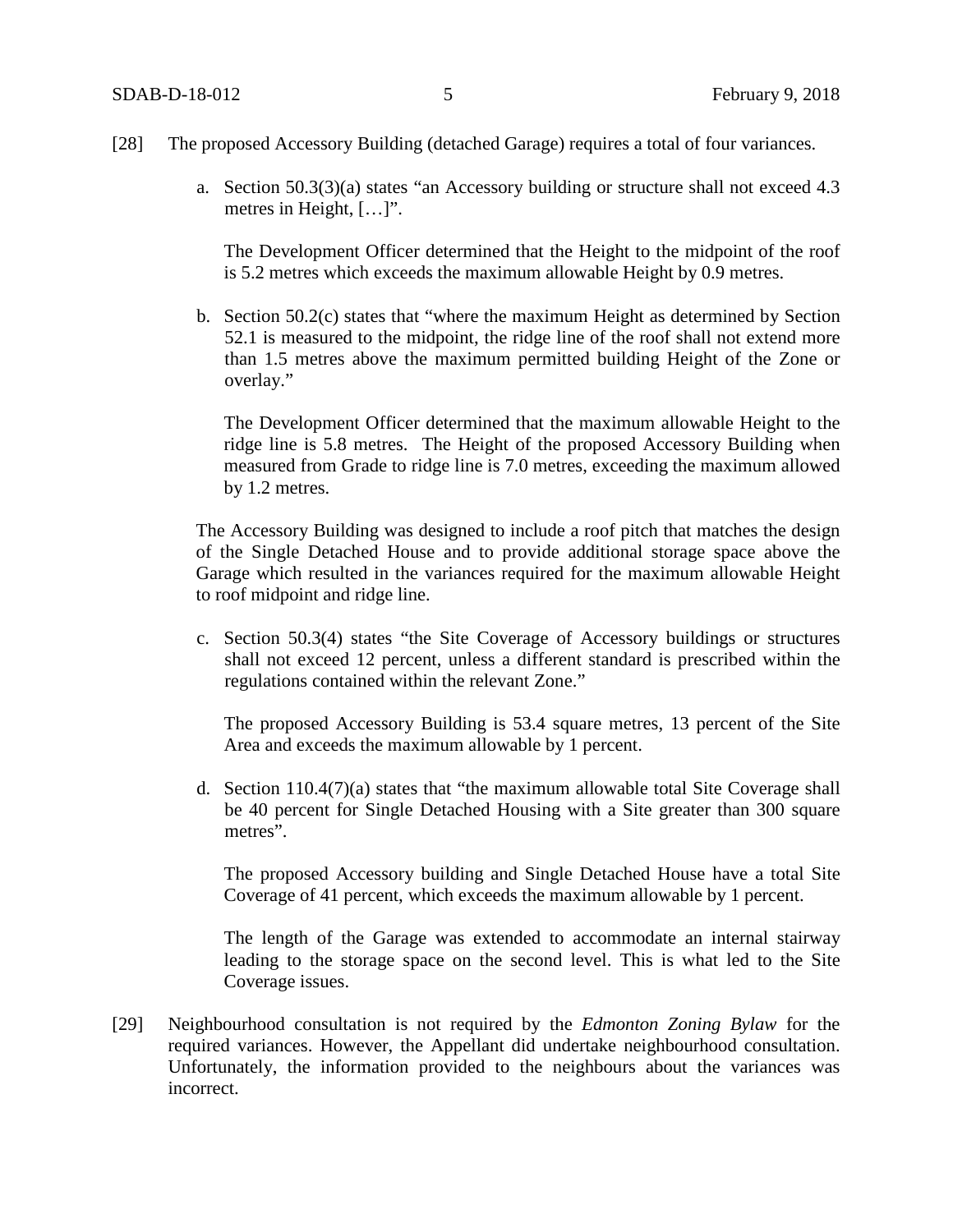- [30] The letter provided to the neighbours indicated that the excess in Height to the midpoint of the roof was 0.4 metres rather than 0.9 metres. In addition, the letter indicated that the excess in Height to the ridge line of the roof was 0.6 metres rather than 1.2 metres. The Site Coverage variances of one percent were not mentioned.
- [31] In the opinion of the Board, the Site Coverage variances are not significant and the failure to include them in the information provided to the neighbours is of little importance. However, the misinformation about the Height variances is significant to the point that the Board cannot accept the 13 letters of support in *Exhibit A* as an indication that the neighbours truly understand and appreciate the nature of the proposed development, particularly given that the neighbours were not shown the plans of the proposed development.
- [32] The proposed design includes large dormers on either side of the Garage roof. It is the view of the Board that the combination of the proposed dormers and the excess in Height will result in a massing affect that will have a significant impact on the use and enjoyment of the abutting neighbouring parcels of land.
- [33] The Board notes the opposition of the McKernan Community League.
- [34] The Appellant provided photographic evidence of Accessory buildings that have been developed in this neighbourhood that, in his opinion, are a similar Height to the proposed development. However, the Board found this evidence to be inconclusive because accurate measurements could not be provided to determine the actual Height of these structures.
- [35] If the Appellant had provided evidence that the affected neighbours, particularly the abutting neighbours, had received accurate information regarding the required variances and did not oppose the proposed development, the Board may have reached a different decision. However, based on the evidence provided and the reasons above, the Board is of the opinion that the proposed development will materially interfere with and affect the use and enjoyment of neighbouring parcels of land.

June

Mr. M. Young, Presiding Officer Subdivision and Development Appeal Board

Board members in attendance: Ms. P. Jones, Mr. R. Hachigian, Mr. R. Handa, Ms. E. Solez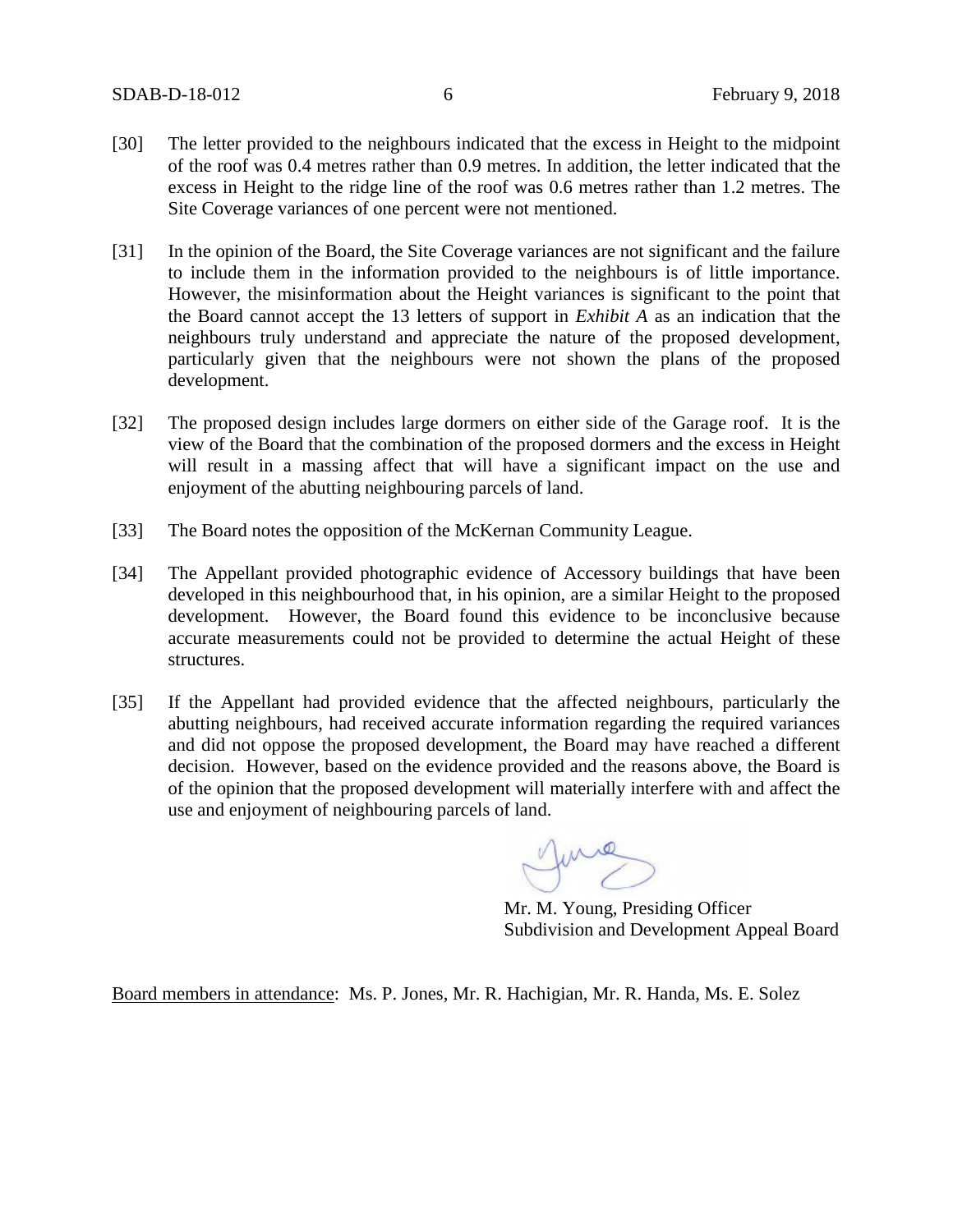# **Important Information for the Applicant/Appellant**

- 1. This decision may be appealed to the Alberta Court of Appeal on a question of law or jurisdiction under Section 688 of the *Municipal Government Act*, RSA 2000, c M-26.
- 2. When a decision on a Development Permit application has been rendered by Development & Zoning Services, Urban Form & Corporate Strategic Development, the enforcement of that decision is carried out by Development and Zoning Services, located on the 2nd Floor, Edmonton Tower, 10111 – 104 Avenue NW, Edmonton, AB T5J 0J4.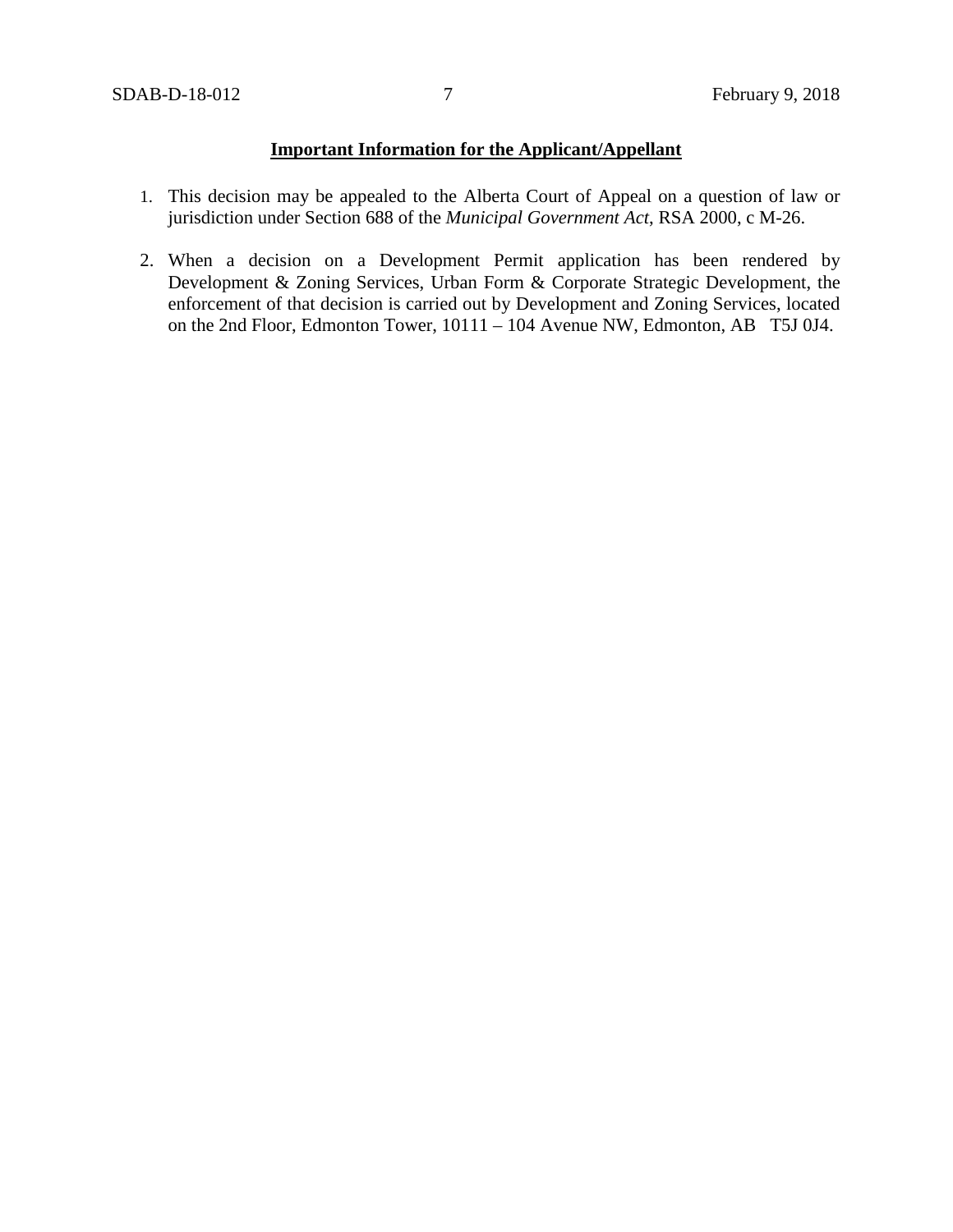

Date: February 9, 2018 Project Number: 267795896-001 File Number: SDAB-D-18-013

# **Notice of Decision**

[1] On January 25, 2018, the Subdivision and Development Appeal Board (the "Board") heard an appeal that was filed on **January 2, 2018**. The appeal concerned the decision of the Development Authority, issued on December 6, 2017, to approve the following development:

### **To operate a Major Home Based Business (Teaching Mandarin language - Yan Yan Mandarin Training).**

- [2] The subject property is on Plan 7521271 Blk 83 Lot 25, located at 11257 34A Avenue NW, within the (RF1) Single Detached Residential Zone. The Mature Neighbourhood Overlay applies to the subject property.
- [3] The following documents were received prior to the hearing and form part of the record:
	- A copy of the Development Permit application with attachments and the approved Development Permit;
	- The Development Officer's written submission;
	- The Appellant's written submissions including a photograph; and
	- One on-line response in opposition to the proposed development.

### **Preliminary Matters**

- [4] At the outset of the appeal hearing, the Presiding Officer confirmed with the parties in attendance that there was no opposition to the composition of the panel.
- [5] The Presiding Officer outlined how the hearing would be conducted, including the order of appearance of parties, and no opposition was noted.
- [6] The appeal was filed on time, in accordance with section 686 of the *Municipal Government Act*, RSA 2000, c M-26.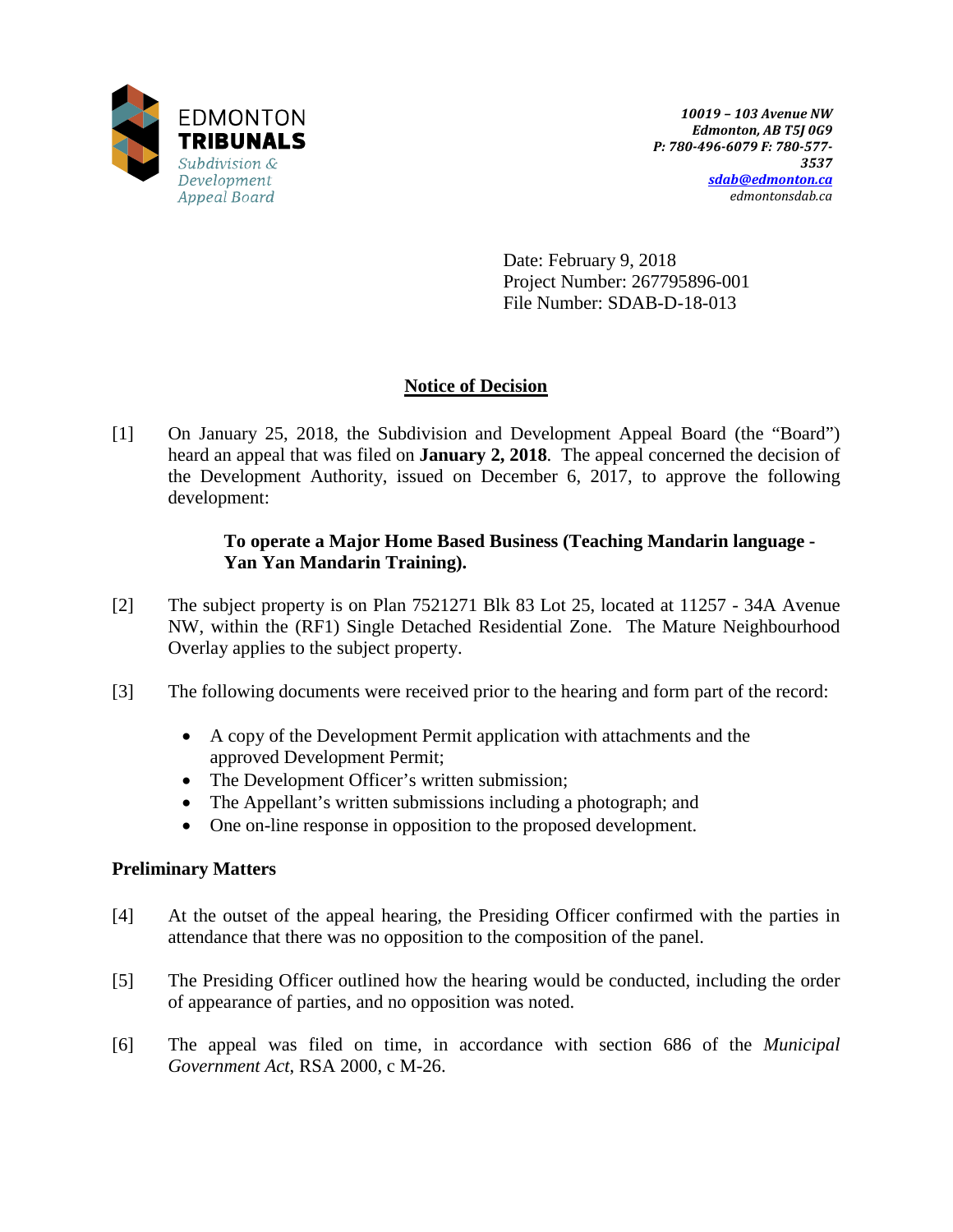### SDAB-D-18-013 2 February 9, 2018

[7] The hearing was scheduled to start at 10:30 a.m. but did not commence until 11:00 a.m. The Presiding Officer explained to the Appellant, Ms. F. Halbert that an attempt was made, without success, to contact the Respondent, Ms. Y. Wang because of their nonappearance at the hearing. The Presiding Officer explained that the Board has made a motion to proceed with the hearing with the Appellant and then determine if the appeal can be decided in the absence of the Respondent. If it is determined that a decision cannot be made without receiving evidence from the Respondent, the hearing may be postponed to a future date.

### **Summary of Hearing**

- *i) Position of the Appellant, Ms. F. Halbert:*
- [8] Ms. Halbert is not opposed to the operation of this business. However, as a parent and an adjacent neighbour she is concerned about increased traffic associated with the business.
- [9] This end of the block is highly used, played on by children under the age of 10 and safety is a significant concern. She prefers a condition be added to the development permit that parents driving to the site must be informed that this end of the block is a drop off zone and vehicle pick-up/drop-off activity should be done on the subject site.
- [10] Ms. Wang advised her that she hopes that the business will grow and the number of students will increase on weekends. It is her preference that the business is restricted to a maximum of three students per day.
- [11] In her opinion, a five year permit is too long if problems arise from the operation of the business.
- [12] Ms. Halbert provided the following information in response to questions from the Board:
	- a) She reviewed the conditions imposed on the permit and the regulations for a Major Home Based Business but questioned how it was determined that a business generated pedestrian or vehicular traffic, or parking in excess of that which is characteristic of the Zone in which it is located.
	- b) She indicated that the conditions imposed alleviate many of her concerns and understood that non-compliance with the conditions could be addressed through Bylaw Enforcement. However, imposing an additional condition regarding the maximum number of visits allowed per day would address her largest concern.
	- *ii) Position of the Development Authority, Mr. C. Kennedy*
- [13] Mr. Kennedy provided a written submission and did not attend the hearing.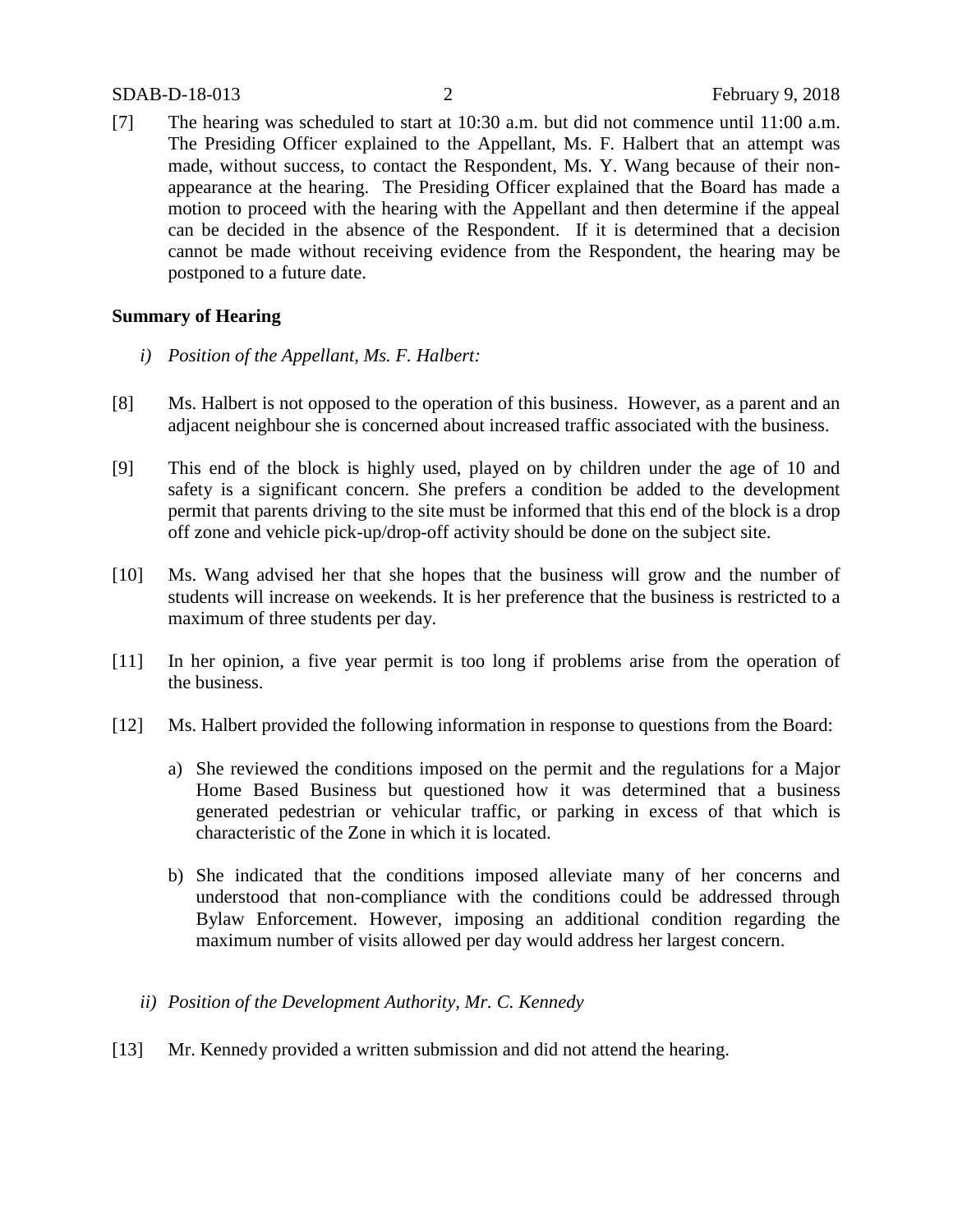*iii) Position of the Respondent, Ms. Y. Wang.*

- [14] Ms. Wang did not attend the hearing.
- [15] The Board elected to make a decision in the absence of the Appellant.

### **Decision**

- [16] The appeal is **ALLOWED IN PART** and the decision of the Development Authority is **VARIED**. The development is **GRANTED** as approved by the Development Authority with the following additional conditions:
	- 1. All pickup/drop off spaces and business related parking shall be accommodated on site.
	- 2. The number of customer vehicle visits shall not exceed five per day. A customer vehicle visit is considered to be one drop off and one pickup.

The development is subject to the following **AMENDED CONDITION** of the Development Authority:

1. This approval is for a 5 year period from the date of this decision. A new Development Permit must be obtained to continue to operate the business from this location. This Development Permit expires on **February 9, 2023.**

The development is subject to the following **CONDITIONS** imposed by the Development Authority:

- 1. There shall be no exterior display or advertisement other than an identification plaque or Sign a maximum of 20 cm x 30.5 cm in size located on the Dwelling. (Section 75.1);
- 2. There shall be no mechanical or electrical equipment used that creates external noise, or visible and audible interference with home electronics equipment in adjacent Dwellings. (Section 75.2);
- 3. The Major Home Based Business shall not generate pedestrian or vehicular traffic, or parking, in excess of that which is characteristic of the Zone in which it is located. (Section 75.3);
- 4. The number of non-resident employees or business partners working on-site shall not exceed two at any one time. (Section 75.4);
- 5. There shall be no outdoor business activity, or outdoor storage of material or equipment associated with the business. Indoor storage related to the business activity shall be allowed in either the Dwelling or Accessory buildings. (Section 75.5);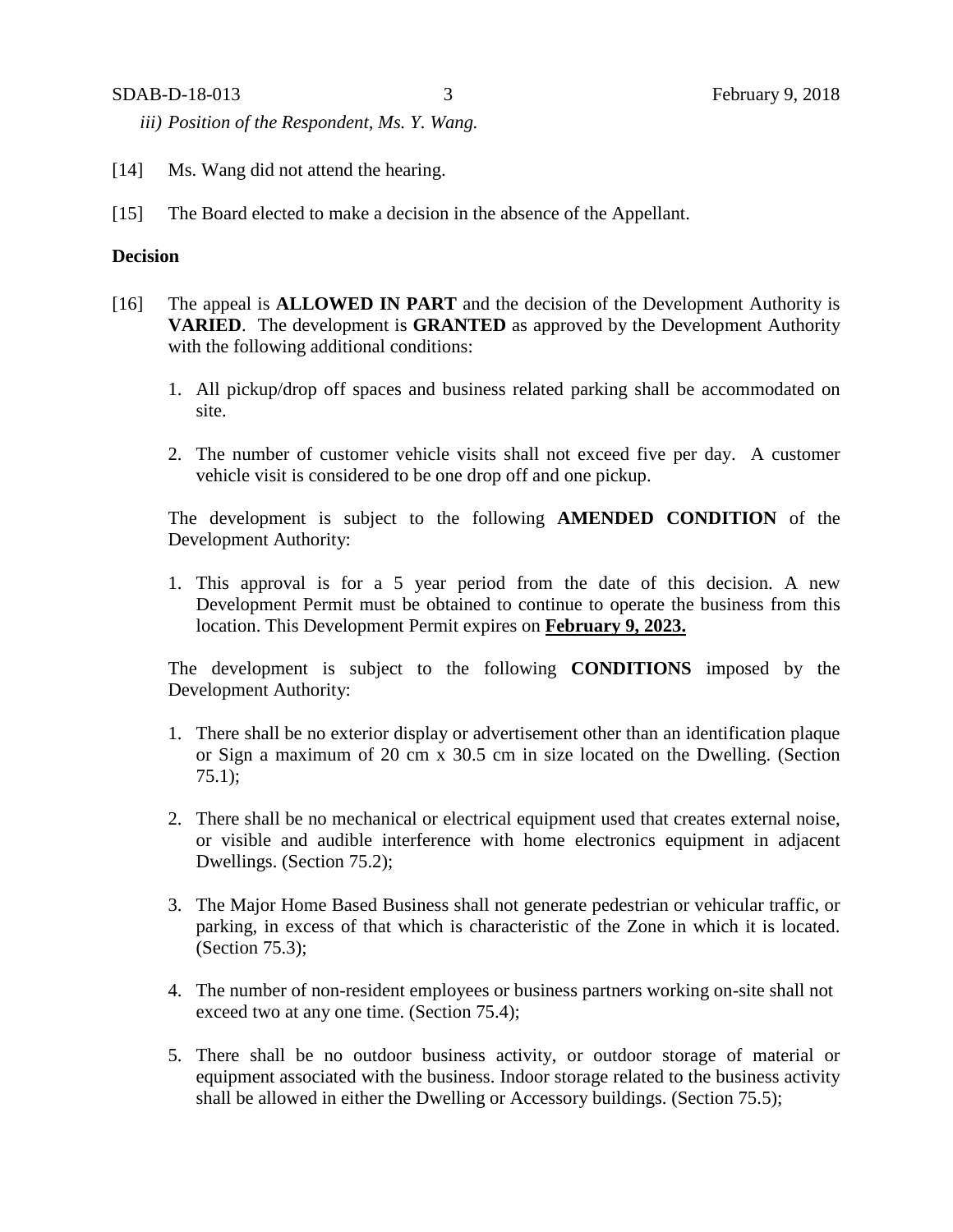- 6. The Major Home Based Business shall not change the principal character or external appearance of the Dwelling or Accessory buildings. (Section 75.6);
- 7. The Major Home Based Business shall not be allowed if, in the opinion of the Development Officer, such Use would be more appropriately located in a Commercial or Industrial Zone having regard for the overall compatibility of the Use with the residential character of the area. (Section 75.9);
- 8. A Major Home Based Business shall not be allowed within the same principal Dwelling containing a Secondary Suite or within the same Site containing a Garden Suite and an associated principal Dwelling. (Section 75.10);
- 9. The Major Home Based Business shall not become a Nuisance. Nuisance means anything that is obnoxious, offensive or interferes with the use or enjoyment of property, endangers personal health or safety, or is offensive to the senses. This could include that which creates or is liable to create a nuisance through emission of noise, smoke, dust, odour, heat, light, fumes, fire or explosive hazard; results in the unsightly or unsafe storage of goods, salvage, junk, waste or other materials; poses a hazard to health and safety; or adversely affects the amenities of the neighbourhood or interferes with the rights of neighbours to the normal enjoyment of any land or building. (Section 6.1(73));
- 10. All parking for the Dwelling and Home Based Business must be accommodated on site unless a parking variance has been granted for this Major Home Based Business.
- 11. The Development Officer may cancel a Development Permit following its approval if: any person undertakes development, or causes or allows any development to take place on a Site contrary to the Development Permit; the application for the Development Permit contained a material misrepresentation; material facts were not disclosed during the application for the Development Permit; the Development Permit was issued as a result of a material error; or the landowner requests, by way of written notice to the Development Officer, the cancellation of the Development Permit. (Section 17.2)

#### **Reasons for Decision**

- [17] A Major Home Based Business is a Discretionary Use in the (RF1) Single Detached Residential Zone.
- [18] The proposed Major Home Based Business complies with all of the development regulations of the *Edmonton Zoning Bylaw*.
- [19] Based on the evidence provided, the Appellant was not opposed to the proposed Major Home Based Business in and of itself. The major concern was the impact that the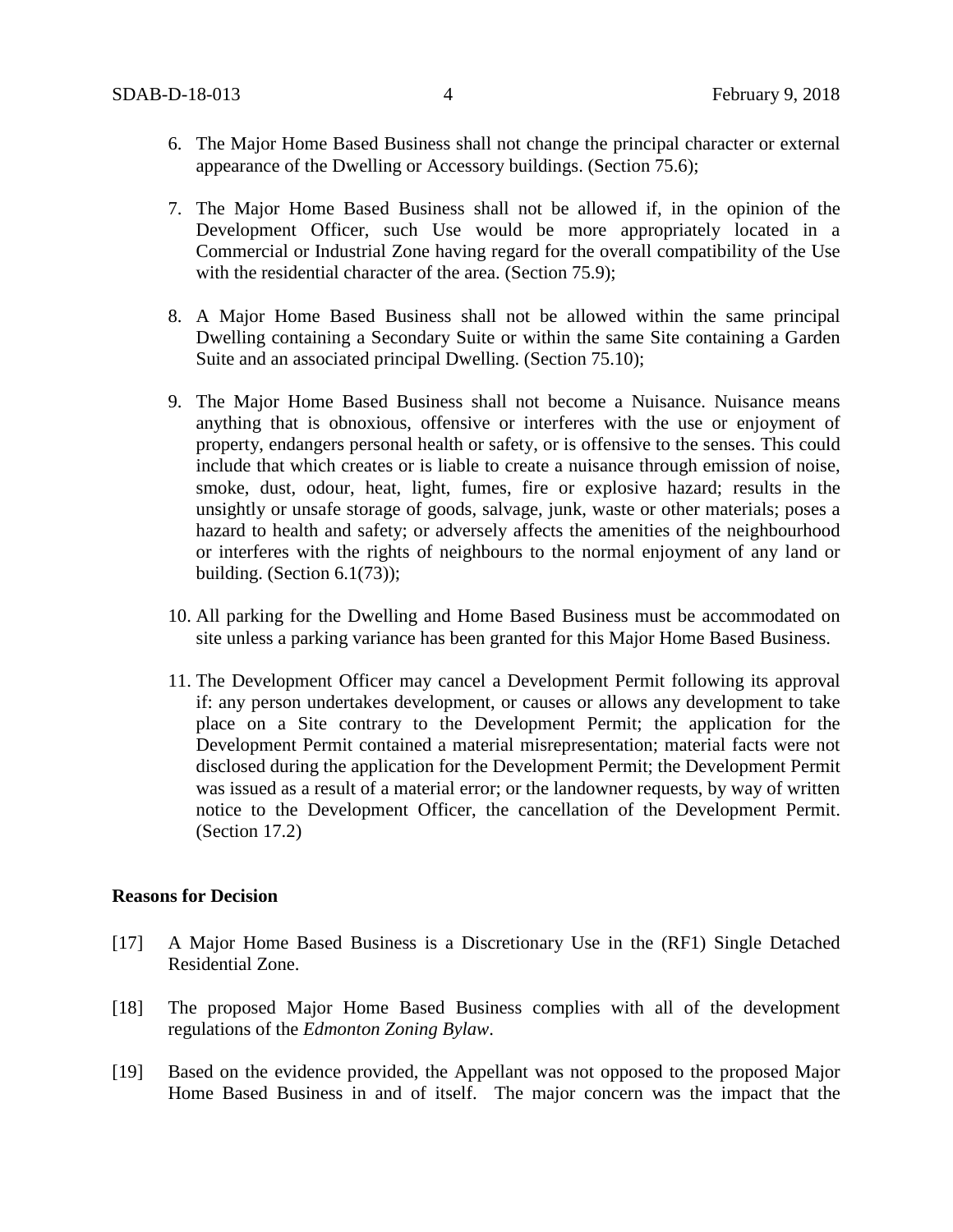business would have on the neighbourhood in terms of increased traffic, parking and related safety concerns because street parking is already very limited.

- [20] Accordingly, the Board has imposed two conditions to limit the number of visits per day and require all pickup/drop off spaces to be accommodated on site. Limiting the number of customer vehicle visits to no more than five per day will address the Appellant's concern that the business will grow beyond a level that is acceptable in the neighbourhood. Requiring the pickup/drop off spaces to be accommodated on site will address the concerns about limited street parking.
- [21] The conditions that were imposed on the approved development permit by the Development Officer address the concerns raised by some of the affected neighbours related to additional noise and the type of signage that would be allowed on the premises.
- [22] The Board is of the view that the proposed development with the conditions imposed by the Development Officer and the two additional conditions imposed by the Board, is reasonably compatible with surrounding development and will not unduly interfere with the amenities of the neighbourhood nor materially interfere with or affect the use, enjoyment or value of neighbouring parcels of land.

Mr. M. Young, Presiding Officer Subdivision and Development Appeal Board

Board members in attendance: Ms. P. Jones, Mr. R. Hachigian, Mr. R. Handa, Ms. E. Solez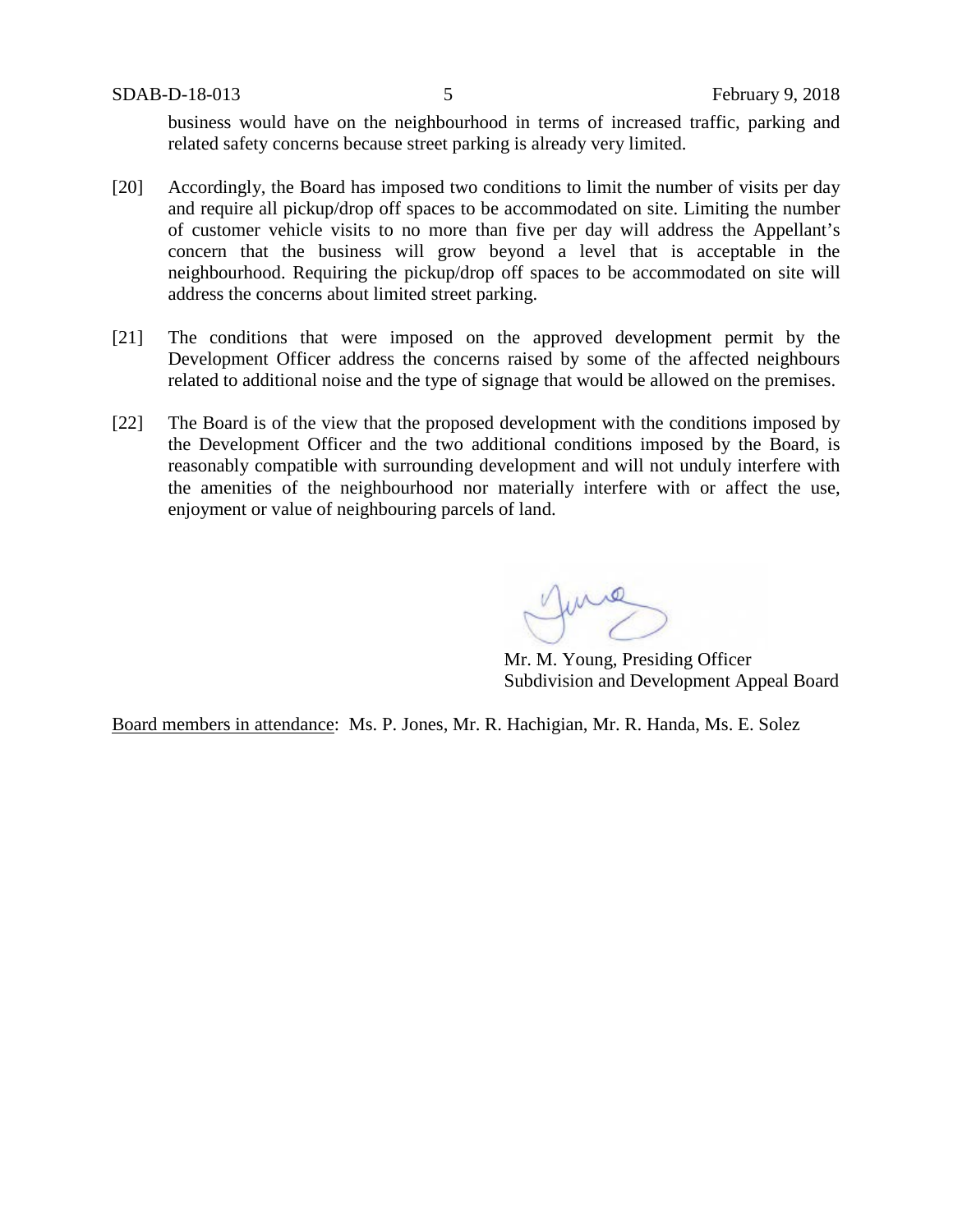### **Important Information for the Applicant/Appellant**

- 1. This is not a Business Licence. A Business Licence must be obtained separately from Development & Zoning Services, Urban Form & Corporate Strategic Development, located on the 2nd Floor, Edmonton Tower, 10111 – 104 Avenue NW, Edmonton, AB T5J 0J4.
- 2. Obtaining a Development Permit does not relieve you from complying with:
	- a) the requirements of the *Edmonton Zoning Bylaw*, insofar as those requirements have not been relaxed or varied by a decision of the Subdivision and Development Appeal Board,
	- b) the requirements of the *Alberta Safety Codes Act*,
	- c) the *Alberta Regulation 204/207 – Safety Codes Act – Permit Regulation*,
	- d) the requirements of any other appropriate federal, provincial or municipal legislation,
	- e) the conditions of any caveat, covenant, easement or other instrument affecting a building or land.
- 3. When an application for a Development Permit has been approved by the Subdivision and Development Appeal Board, it shall not be valid unless and until any conditions of approval, save those of a continuing nature, have been fulfilled.
- 4. A Development Permit will expire in accordance to the provisions of Section 22 of the *Edmonton Zoning Bylaw, Bylaw 12800*, as amended.
- 5. This decision may be appealed to the Alberta Court of Appeal on a question of law or jurisdiction under Section 688 of the *Municipal Government Act*, RSA 2000, c M-26. If the Subdivision and Development Appeal Board is served with notice of an application for leave to appeal its decision, such notice shall operate to suspend the Development Permit.
- 6. When a decision on a Development Permit application has been rendered by the Subdivision and Development Appeal Board, the enforcement of that decision is carried out by Development & Zoning Services, Urban Form & Corporate Strategic Development, located on the 2nd Floor, Edmonton Tower, 10111 – 104 Avenue NW, Edmonton, AB T5J 0J4.

*NOTE: The City of Edmonton does not conduct independent environmental checks of land within the City. If you are concerned about the stability of this property for any purpose, you should conduct your own tests and reviews. The City of Edmonton, when issuing a development permit, makes no representations and offers no warranties as to the suitability of the property for any purpose or as to the presence or absence of any environmental contaminants on the property.*